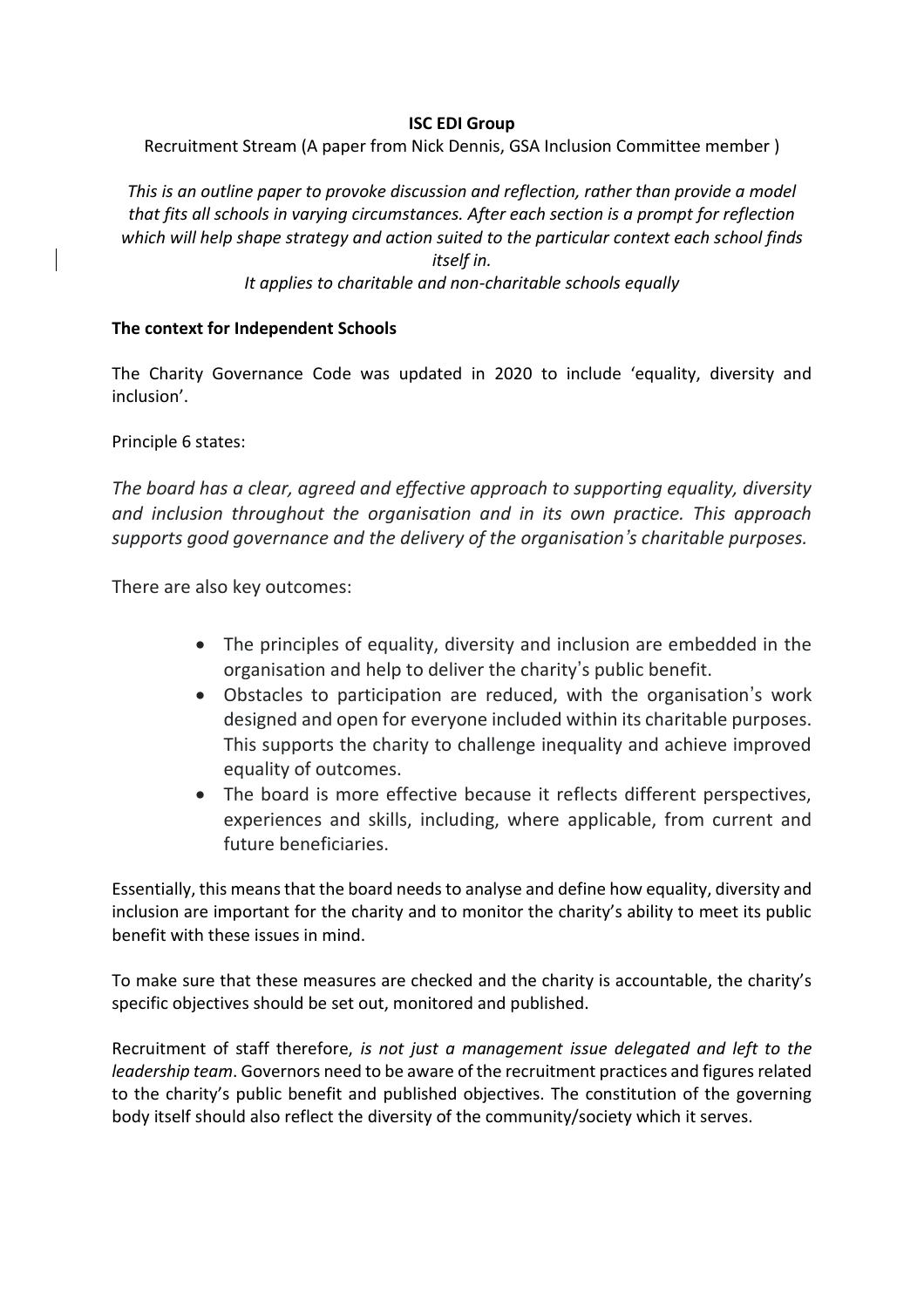# *Reflections*

- Is there a strategy on EDI that the governors are driving and have had major input on?
- How are the governors managing the strategy and publishing their work for the community to see?

## **Understand the position**

One of the issues schools face is understanding the problem within its own context. To help shape the charity's strategy, it might prove useful if the following information were to be collected:

- Composition of staff body in terms of roles, pay grade and protected characteristics;
- Promotion rates in different roles related to protected characteristics;
- Applications for roles, and the stages they progress to (longlist, shortlist,  $1^{st}$  Round, Final Round etc).

Much of this information may already be collected by the HR team at the school. If not, this might be one of the first things the school leadership team/board collects.

## *Reflection*

- How much data do you have on your staff, at all grades, that is analysed for pay gaps?
- How do you check that bias is not operating in your performance management/appraisal system?
- How do you know that your current application process is fair?

# **Recruitment**

Schools are only as good as the staff they recruit. It is therefore interesting to ask why some schools might be offering a recruitment process that is not as broad and inclusive as might be expected in other sectors. This is particularly important in terms of equality, diversity and inclusion as boards and senior staff have lamented privately that candidates from minority ethnic and underrepresented groups, simply do not exist. This reasoning is based on the notion that there is no competition for teaching talent. The salaries and lifestyle opportunities offered by international schools (a normal teaching salary abroad can often be more than a SLT/SMT post can command in England) suggest that this view needs to be reconsidered. To be competitive and also to attract the widest pool of candidates possible, schools should review and consider whether there is room for improvement in their hiring process in terms of tradition, and consider how people apply for jobs, buy goods and services in 2021. The work of the Behavioural Insights Team, the 'Nudge Unit' [\(www.bi.team\)](http://www.bi.team/), has focused on the 'choice architecture' that organisations provide in order to create positive outcomes. In helping people to save more, pay taxes on time or complete courses of education, the team came up with the 'EAST' model to help shape what organisations should do to increase participation/uptake.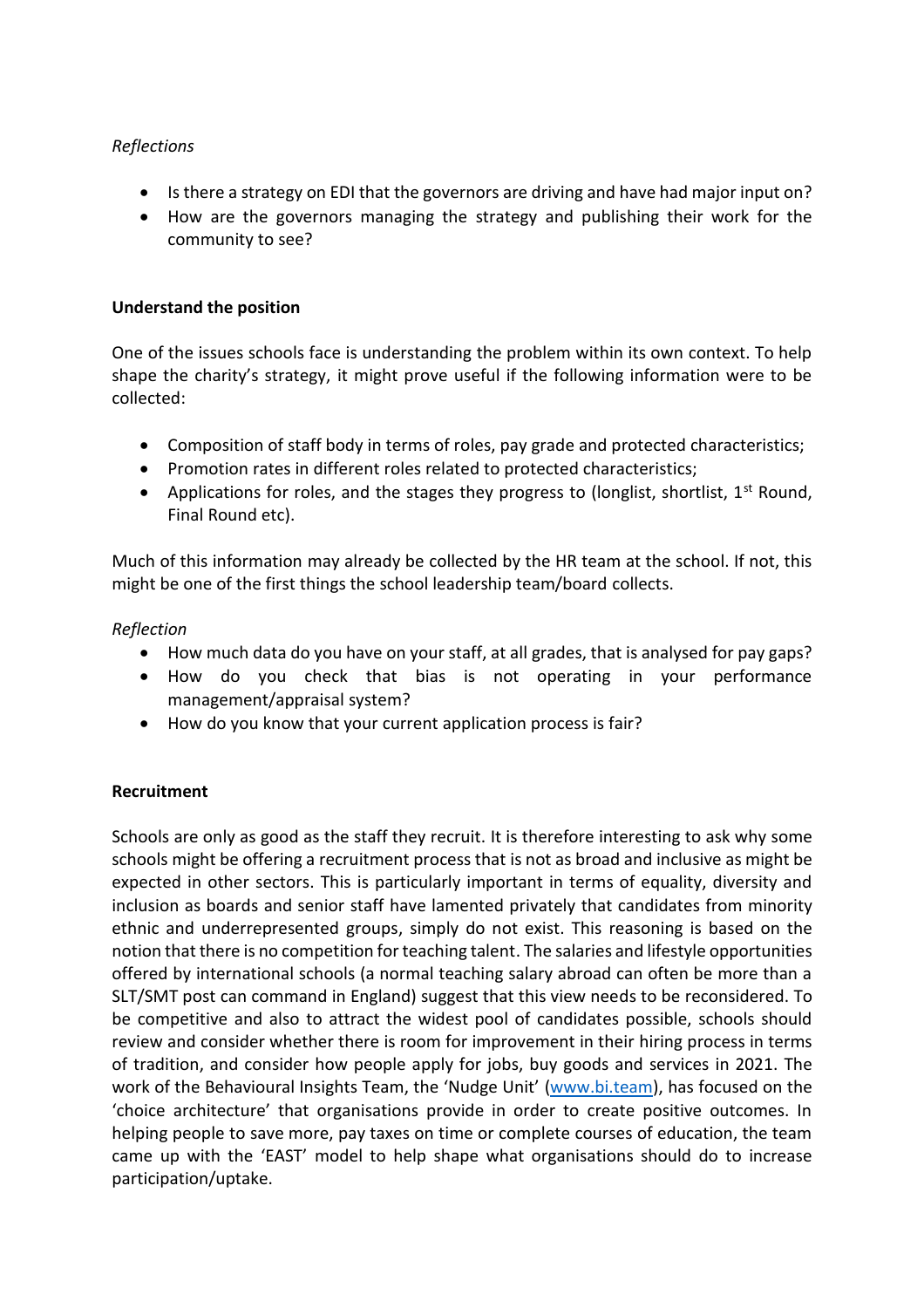- Easy
- Attractive
- Social
- Timely

By no means exhaustive and comprehensive, the 'EAST' model provides a structured way to consider how schools can improve recruitment processes by making a few, but important adjustments.

## **Make it Easy**

In the book *[Upstream](https://www.amazon.co.uk/dp/B07VMVZ9MN/ref=cm_sw_em_r_mt_dp_U_GTzIEbKRYXM63)*, Dan Heath points out that, "[e]very system is perfectly *designed* to get the results it gets." It is true that some schools struggle to recruit the teachers they need. There are varied reasons for this, but the application process system is normally overlooked as a way of explaining the dearth of candidates. Many schools still offer application forms that require applicants to fill out PDFs and Word documents. These forms require a great deal of time to fill out and also patience where additional formatting is required. Completing them is usually taken as a sign of commitment, but, societal expectations and the recruitment market has changed. The pandemic has collapsed the boundary between work life and home life even more. Posts outside of education require people to submit LinkedIn profiles or fill out simple web forms. Banking, shopping and dating are done via online smart tools that save details of the user. Applying for a job should be as easy as the other aspects of life and allows for additional analysis of data that can help organisations fine tune their approaches.

In *[Talent Architects](https://www.amazon.co.uk/Talent-Architects-school-great-place-ebook/dp/B07JNCB5VR/ref=sr_1_1?crid=38BH0CZC3MVP9&dchild=1&keywords=talent+architects&qid=1586076612&sprefix=talent+arc%2Caudible%2C158&sr=8-1)*, Mandy Coalter outlines a two-stage application process that has led to doubling the number of applications. The first stage involves submitting a short application that may include a covering letter and a *short* application form. At the next stage, selected candidates are asked to fill in a more extensive application form that is similar to the form candidates are often asked to fill in at the very start of most other posts.

The benefits, Coalter argues, are clear. This two-stage process helps to attract excellent teachers who are not *actively* seeking a role but are intrigued enough to take action due to initial low barrier. It also attracts applications from teachers who are already at capacity due to work and family commitments and can find a little space/time to send off a relatively short application, (working parents would fit into this bracket).

Finally, applications processes should be designed with device access in mind. Most websites are visited via mobile devices and making forms easy to start on them and then complete on a desktop/laptop improves the chances that a person will apply.

#### *Reflection*

- How easy it to fill in an application for a position at your school in comparison to signing up and using a service liked LinkedIn?
- How does your recruitment process compare to other industries?
- Have you tested your recruitment process on a number of devices?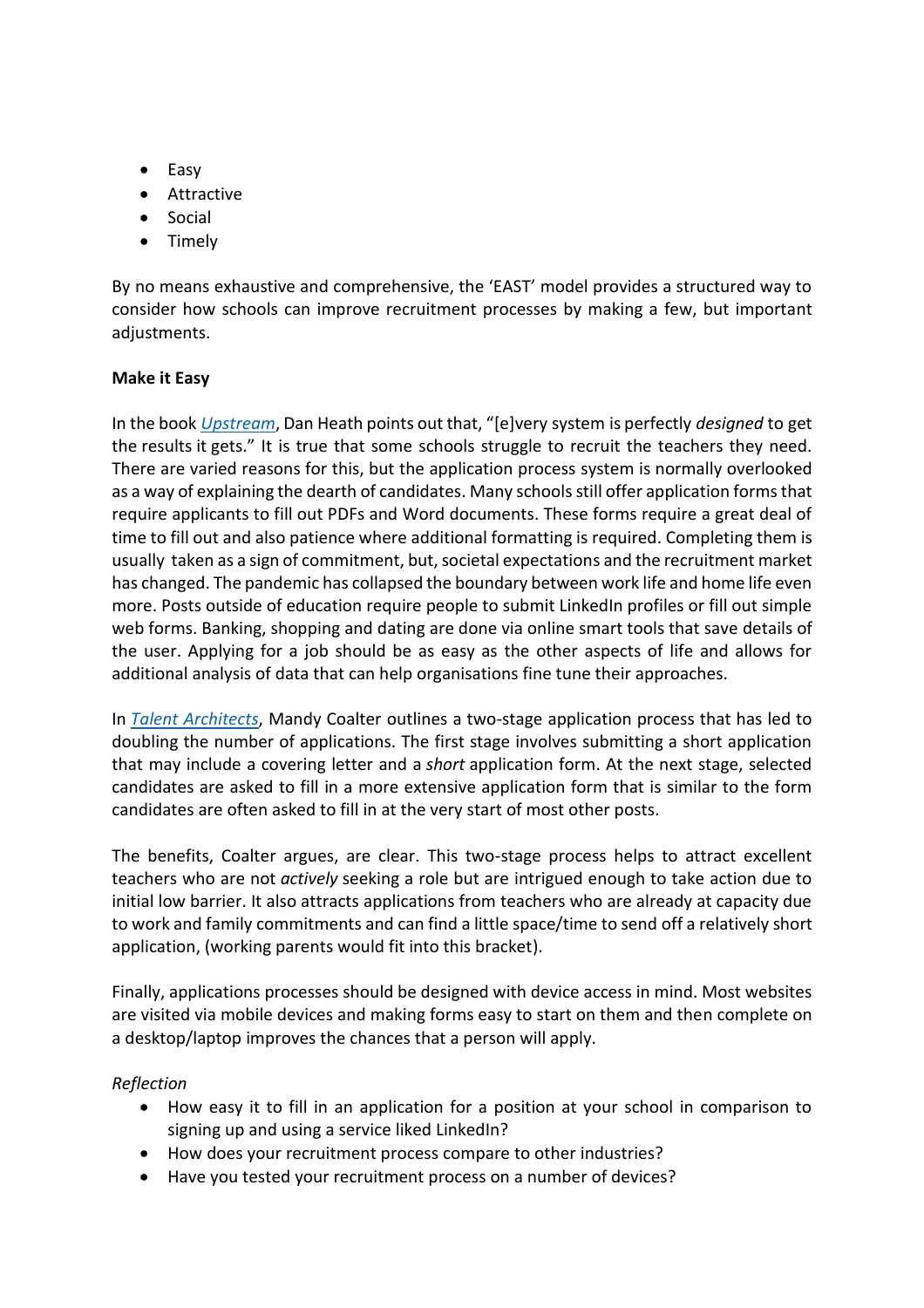# **Make it Attractive**

The job advert, the job description and where the ad is placed are key items in making an attractive offer to potential candidates. Schools often bemoan the lack of quality and range of candidates, but continue to follow a familiar pattern.

A typical approach, which many schools may recognise, might be:

- A position needs to be filled. The job wording is agreed at short notice and placed in the TES with a focus on school branding and the safeguarding information.
- The application pack usually talks about the ethos of the school and a laundry list of attributes needed to perform the job.
- It is normally then put on websites/publications like the TES and then applications are expected to roll in.
- No salary details are provided apart from the word 'competitive'.

#### Attractive job descriptions

Bias lurks in places we do not expect and job descriptions and adverts are prime locations for examining bias. Jargon is an important part of education discourse but jargon can also be location specific. This may seem appropriate, but it may be that it reveals that the leadership of the school may not be clear about what is expected of the candidate. Anything that is important can be expressed in a manner that is clear and maintains integrity. To illustrate, schools put a great deal of effort in forming the messages of the institution in terms of attracting parents and students. That same effort should go into the process of attracting as wide a talent pool as possible to work in your school.

'Applied', (www.beapplied.com), a company that specialises in recruitment and addressing bias, use [text analysis](https://textanalysis.beapplied.com/) to check the effect the words have on candidates. From their research, female candidates are deterred from applying to posts if the advert and job description had a great number of words like 'lead', 'competition' and 'confident' within them. As Iris Bohnet argues, people chose to apply for posts based on their preferences and whether they feel they 'belong'; job descriptions/adverts provide information and behavioural cues about both. Applied suggest a coding of words that is almost balanced in relation to 'gender coding' to attract a wide range of candidates. One major failing of job descriptions is the information included in them. Much of that information could be moved to the contract that the employee signs.

#### Attractive school brochures/prospectuses

School brochures/prospectuses are usually seen as a continuation of marketing but with a target market of parents. It may help to design a brochure that can also be attractive to teachers from diverse backgrounds or to have a specially designed brochure in terms of recruitment. A number of independent schools in the US do this, and Vodafone's brochure offers some pointers that differ significantly from UK independent schools in terms of images and messaging: [https://careers.vodafone.co.uk](https://careers.vodafone.co.uk/)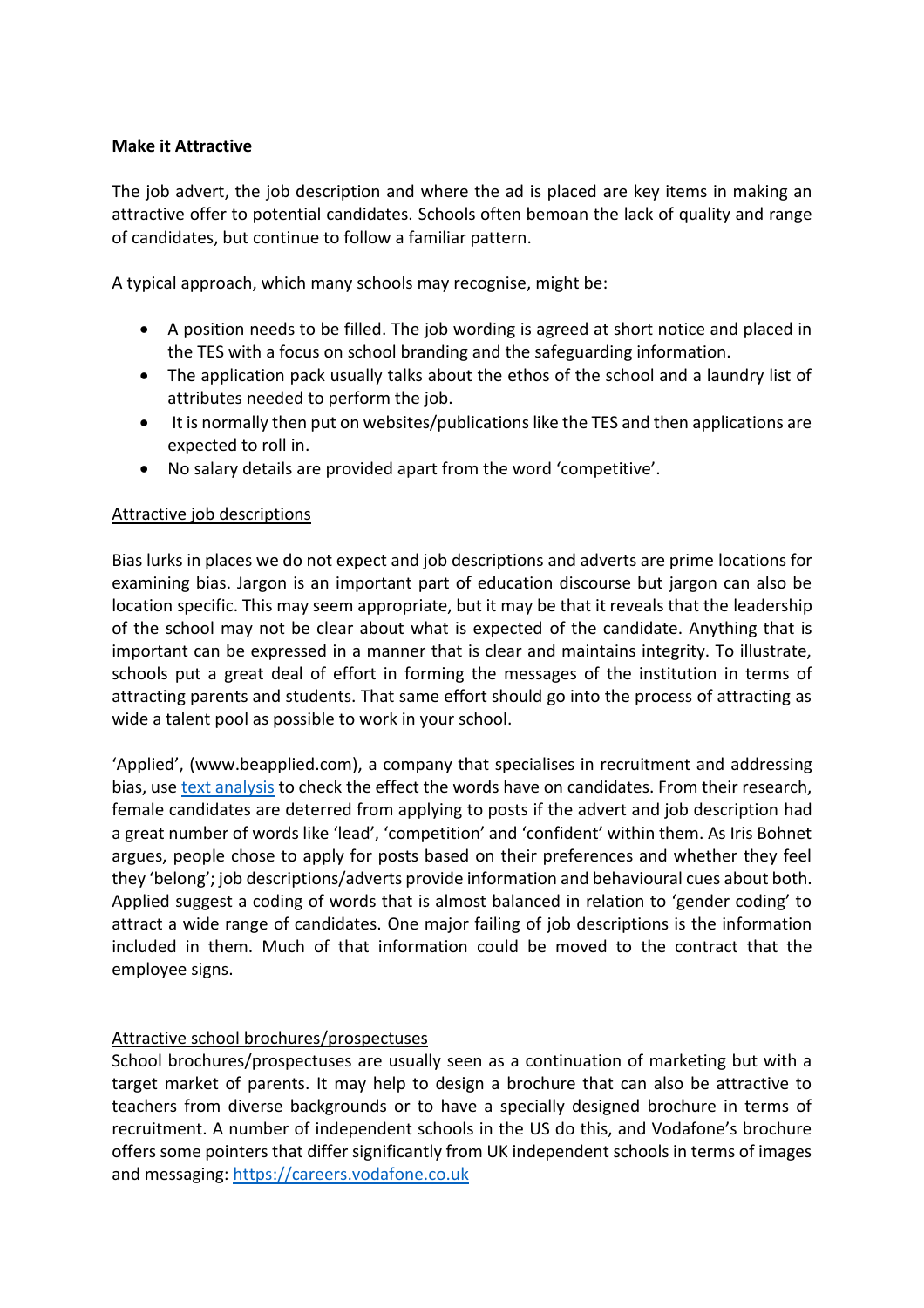# The advert

One major factor to consider is where should the advert be placed. *Unsurprisingly, the usual channels will also produce the usual people.* A little research will produce information about networks locally and nationally that you can tap into. BAMEed is an organisation that sends out a regular newsletter to many educators to minority ethnic educators across the country. This will extend your reach.

Many job adverts also follow a similar formula:

- The history of the school/what kind of school it is (boarding/day/selective) or location
- What teaching post they want and the kind of person they are looking for;
- The safeguarding statement.

# An example would be:

*Located in 500 acres of parkland with historic buildings, xxxxx is a leading school…*

*We require a dynamic/enthusiastic/outstanding/passionate teacher…*

*The successful candidate will be able to teach to Oxbridge level*

This advert will attract certain groups but also exclude others who may be able to add to the educational experience offered. A huge issue is also the lack of information on the level of salary offered. State sector roles always have a salary level/range attached. Independent schools do not always offer such details but often ask applicants to state their salary details. This is problematic as there is clear evidence that a gender and ethnic minority pay gap exists. The Office for National Statistics (2019) reports:

- The ethnicity pay gap between White and ethnic minority employees has narrowed to its smallest level since 2012 in England and Wales.
- Most of the minority ethnic groups analysed continue to earn less than White British employees;
- The size of the ethnicity pay gap for those aged 30 years and over is larger than for those aged 16 to 29 years;
- The ethnicity pay gap differs across regions and is largest in London (23.8%) and smallest in Wales (1.4%).

In terms of gender, there is also evidence that women generally are paid less than men [\(https://ig.ft.com/gender-pay-gap-UK/\)](https://ig.ft.com/gender-pay-gap-UK/) and suggestions that women may be paid less for doing exactly the same roles as men. The BBC cases regarding Carrie Gracie and Samira Ahmed offer salutary lessons for all organisations.

In such a context, determining the market value of a role, especially when negotiating a salary, is almost impossible to do when the roles advertised do not give an expected salary. It creates a vicious cycle which employers and recruiters often buy into when they ask for salary details.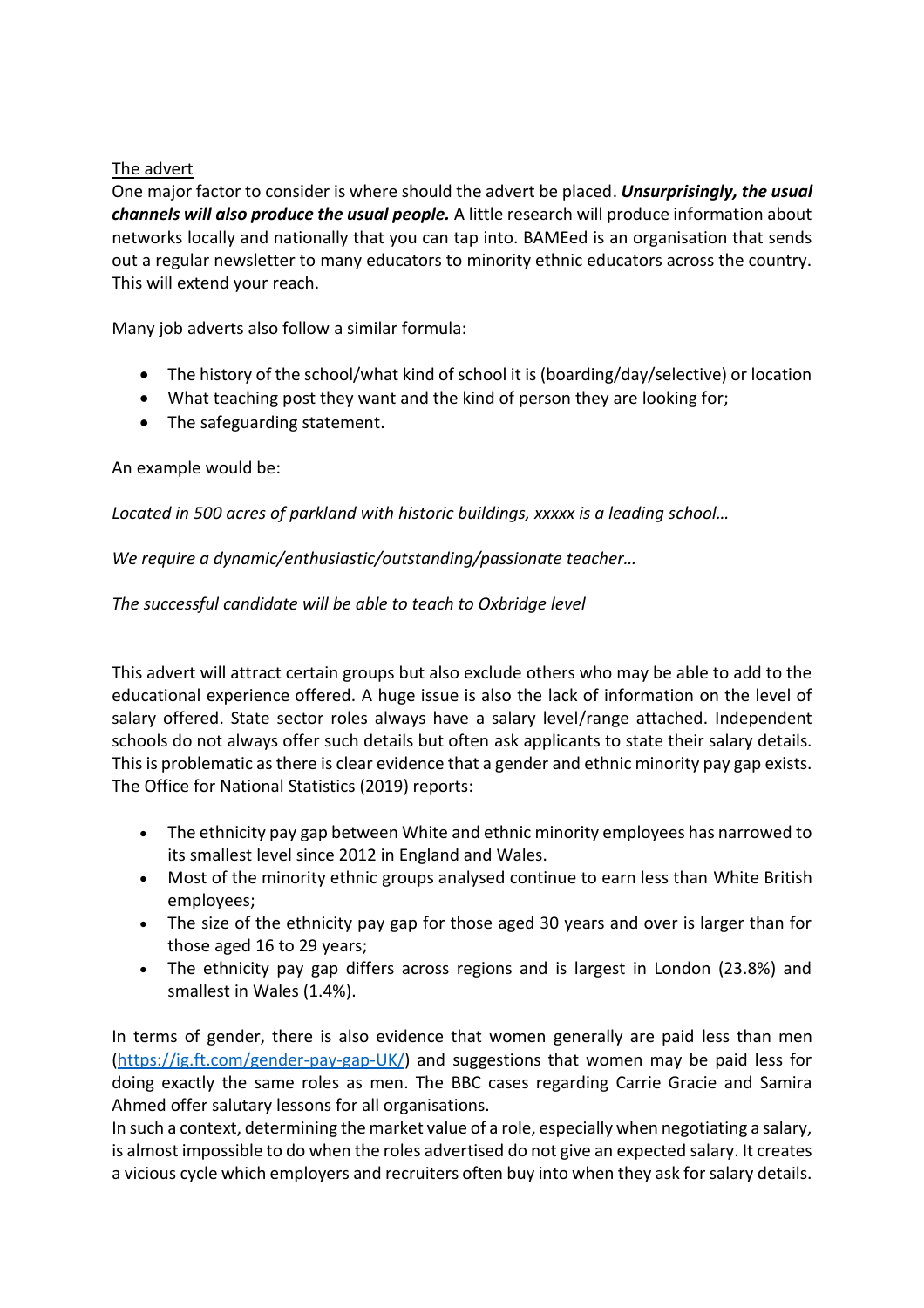If the person already employed is underpaid, then the likely salary they will be offered will be pegged to what they previously earned, baking in inequality. In some cases, it may even mean that the applicant is not considered because they 'do not earn the market rate' even if they are doing the job.

A way to make the advert more attractive would be to think about the messaging in the same way you will recruit students and also put the salary in the text.

# A more open selection process

One of the things schools usually do when hiring someone is looking at the school they attended and the university they went to. We take these as proxies for the quality of the candidate to do the job. Removing this information, as well as other details, would allow schools to focus on the criteria they are selecting against and focus on the individual, not the institution. Why limit applications to Russell Group universities or Oxbridge? Are you interested in looking at the candidate who could do the job? If so, it might be time to rethink this aspect of selection. This could be done by removing the details in the first sift of applications and introducing them again later.

## *Reflection*

• Is your recruitment process as considered as your marketing material for parents and students? If not, why not?

#### **Make it social**

Schools often focus on the ease and accessibility of the recruitment process, but not the experience of the candidate. For example, what is their journey or experience of the school before, and when they arrive, for interview? The people candidates meet is their first impression of the institution. Hence interviewers and colleagues involved in the process should see themselves not only as potential selectors but also ambassadors for the organisation.

#### The interview

Interviews could be more 'human-centred' for the candidate. If the inherent bias that is within the interview process could be recognised then it might be addressed if the following were included:

- Providing candidates real problems they might face in the role (drafting a letter, responding to complaint, advising a student/staff member on an issue);
- Assigning scores to candidate responses straight away (human memory is fallible);
- Compare responses **horizontally** across all candidates, (like marking exam papers where all the first question are marked first, then all of the second questions..etc), rather than discussing candidates one at a time;
- Remove panel interviews. Yes, they are efficient in terms of time, but it leads to group think and deference to the person with the most power in the room (usually the Head/Principal). As Iris Bohnet argues, "to state the obvious, if you have four interviewers, four data points from four individual interviewers trump one data point from one collective interview."